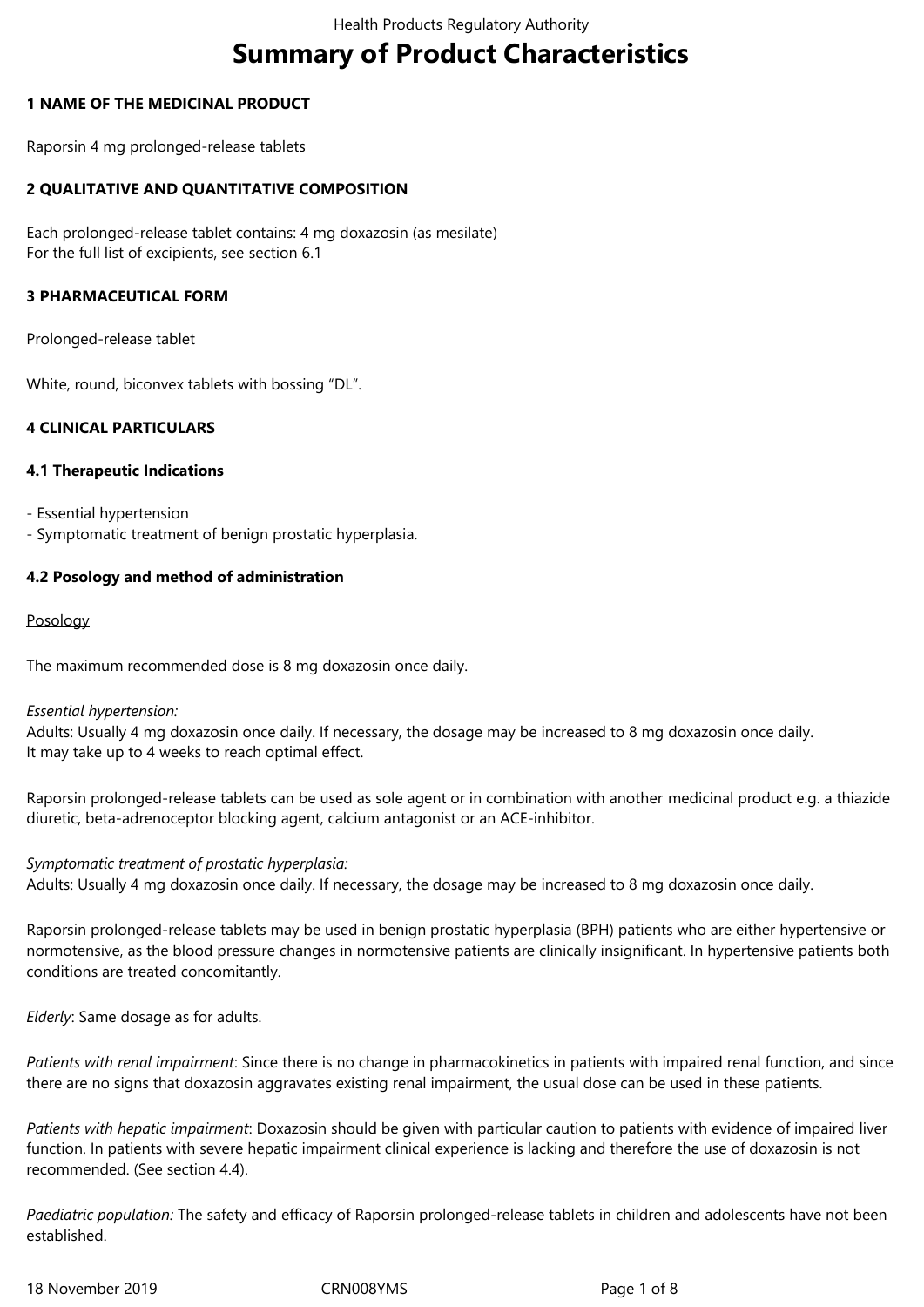## Method of administration

#### Oral use

Raporsin, prolonged-release tablets can be taken with or without food. The tablets must be swallowed whole with a sufficient amount of liquid. The prolonged-release tablets should not be chewed, divided or crushed.

## **4.3 Contraindications**

Doxazosin is contraindicated in

Patients with a known hypersensitivity to the active substance, to other quinazolines (e.g.prazosin, terazosin,) or to any of the excipients listed in section 6.1.

Patients with a history of orthostatic hypotension

Patients with benign prostatic hyperplasia and concomitant congestion of the upper urinary tract, chronic urinary tract infection or bladder stones.

Patients with a history of gastro-intestinal obstruction, oesophageal obstruction, or any degree of decreased lumen diameter of the gastro-intestinal tract (For patients taking the sustained release tablets only)

During lactation (For the hypertension indication only, please see section 4.6)

Patients with hypotension (For benign prostatic hyperplasia indication only)

Doxazosin is contraindicated as monotherapy in patients with benign prostatic hyperplasia causing overflow bladder, anuria or progressive renal insufficiency.

## **4.4 Special warnings and precautions for use**

Doxazosin is not appropriate for first-line treatment for essential hypertension. It may be used as monotheraphy in patients who have failed to respond to or have contraindications to other agents. Alternatively, use should be limited to second- or third-line treatment in combination with others antihypertensives.

Information to be given to the Patient: patients should be informed that doxazosin tablets should be swallowed whole. Patients should not chew, divide or crush the tablets.

For some prolonged-release formulations the active compound is surrounded by an inert, non absorbable coating that is designed to control the release of the drug over a prolonged period. After transit through the gastrointestinal tract, the empty tablet shell is excreted. Patients should be advised not to be concerned if they occasionally observe remains in their stools that look like a tablet.

Abnormally short transit times through the gastrointestinal tract (e.g. following surgical resection) could result in incomplete absorption. In view of the long half life of doxazosin the clinical significance of this is unclear.

Initiation of therapy: In relation with the alpha-blocking properties of doxazosin, patients may experience postural hypotension evidenced by dizziness and weakness, or rarely loss of consciousness (syncope), particularly with the commencement of therapy. Therefore, it is prudent medical practice to monitor blood pressure on initiation of therapy to minimise the potential for postural effects. The patient should be cautioned to avoid situations where injury could result should dizziness or weakness occur during the initiation of doxazosin therapy.

## **Priapism**

Prolonged erections and priapism have been reported with alpha-1 blockers including doxazosin in post marketing experience. If priapism is not treated immediately, it could result in penile tissue damage and permanent loss of potency, therefore the patient should seek immediate medical assistance.

Use in patients with acute cardiac conditions: As with any other vasodilatory anti-hypertensive agent it is prudent medical practice to advise caution when administering doxazosin to patients with the following acute cardiac conditions:

- pulmonary oedema due to aortic or mitral stenosis
- heart failure at high output
- right-sided heart failure due to pulmonary embolism or pericardial effusion

18 November 2019 CRN008YMS Page 2 of 8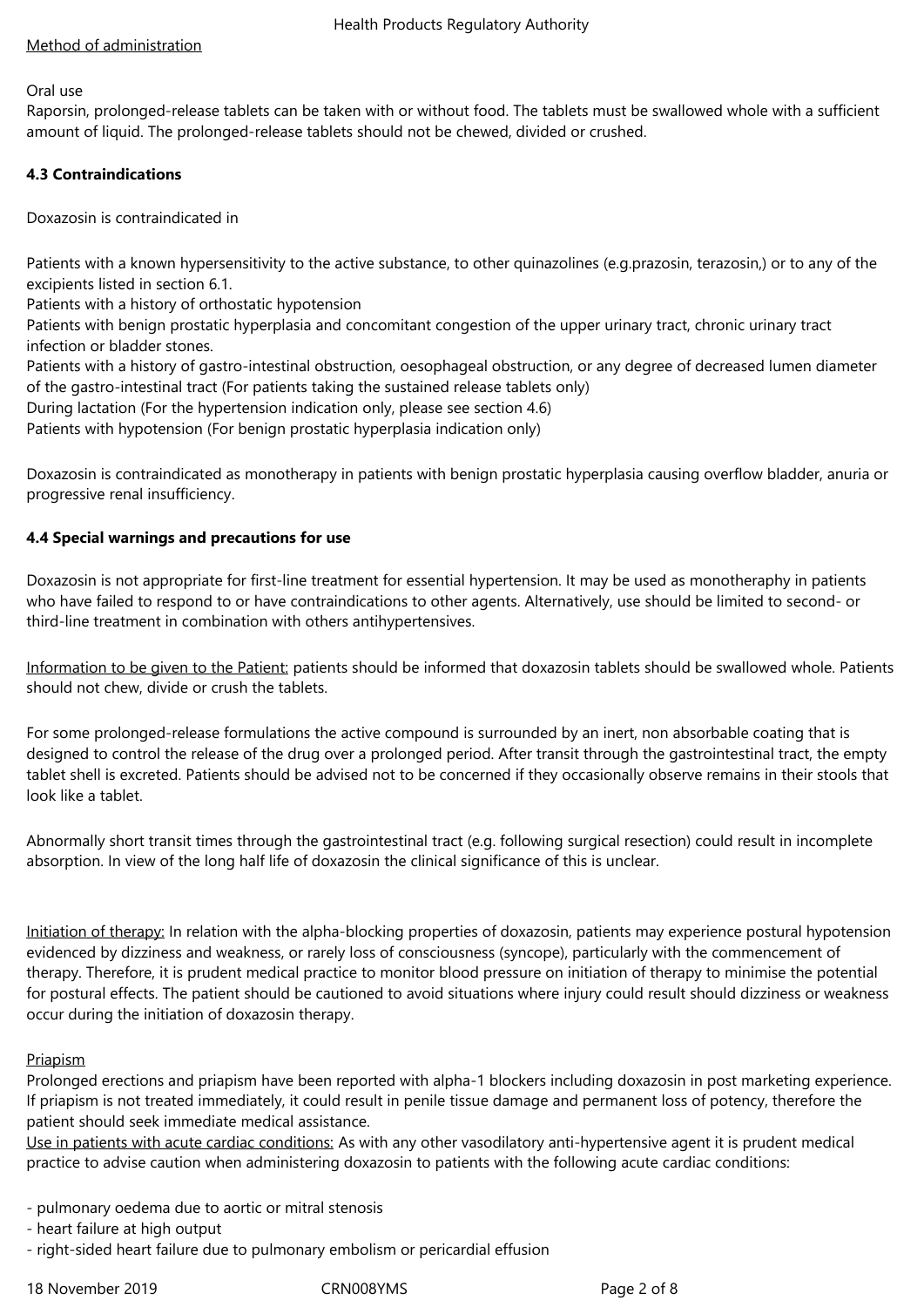- left ventricular heart failure with low filling pressure.

Use in hepatically impaired patients: As with any drug wholly metabolised by the liver, doxazosin should be administered with particular caution to patients with evidence of impaired hepatic function. Since there is no clinical experience in patients with severe hepatic impairment use in these patients is not recommended.

Use with PDE-5 inhibitors: Concomitant administration of doxazosin with phospodiesterase-5-inhibitors (e.g. sildenafil, tadalafil and vardenafil) should be done with caution as both drugs have vasodilating effects and may lead to symptomatic hypotension in some patients. To reduce the risk of orthostatic hypotension it is recommended to initiate treatment with phospodiesterase-5-inhibitors only if the patient is hemodynamically stabilized on alpha-blocker therapy. Furthermore, it is recommended to initiate phospodiesterase-5-inhibitor treatment with the lowest possible dose and to respect a 6-hour time interval from intake of doxazosin. No studies have been conducted with doxazosin prolonged release formulation.

Use in patients undergoing cataract surgery: The 'Intraoperative Floppy Iris Syndrome' (IFIS, a variant of small pupil syndrome) has been observed during cataract surgery in some patients on or previously treated with tamsulosin. Isolated reports have also been received with other alpha-1 blockers and the possibility of a class effect cannot be excluded. As IFIS may lead to increased procedural complications during the cataract operation current or past use of alpha-1 blockers should be made known to the ophthalmic surgeon in advance of surgery.

## **4.5 Interaction with other medicinal products and other forms of interactions**

Concomitant use of Phosphodiesterase-5-inhubitors (e.g. sildenafil, tadalafil, vardenafil) and doxazosin may lead to symptomatic hypotension in some patients (see section 4.4,). No studies have been conducted with doxazosin prolonged release formulations.

Most (98%) of plasma doxazosin is protein bound. In vitro data in human plasma indicate that doxazosin has no effect on protein binding of digoxin, warfarin, phenytoin or indometacin.

Conventional doxazosin has been administered without any adverse drug interaction in clinical experience with thiazide diuretics, furosemide, beta-blockers, non-steroidal anti-inflammatory drugs, antibiotics, oral hypoglycaemic drugs, uricosuric agents, and anticoagulants. However, data from formal drug/drug interaction studies are not present.

Doxazosin potentiates the blood pressure lowering activity of other alpha-blockers and other antihypertensives.

In an open-label, randomized, placebo-controlled trial in 22 healthy male volunteers, the administration of a single 1 mg dose of doxazosin on day 1 of a four-day regimen of oral cimetidine (400 mg twice daily) resulted in a 10% increase in mean AUC of doxazosin, and no statistically significant changes in mean Cmax and mean half-life of doxazosin. The 10% increase in the mean AUC for doxazosin with cimetidine is within intersubject variation (27%) of the mean AUC for doxazosin with placebo.

## **4.6 Fertility, pregnancy and lactation**

#### *Pregnancy*

# For the hypertension indication:

As there are no adequate and well controlled studies in pregnant women, the safety of doxazosin during pregnancy has not been established. Accordingly, during pregnancy, doxazosin should be used only if the potential benefit outweighs the risk. Although no teratogenic effects were seen in animal testing, reduced foetal survival was observed in animals at high doses (see Section 5.3: Preclinical Safety Data).

#### *Breastfeeding*

Alternatively, mothers should stop breast-feeding when treatment with doxazosin is necessary (Please see section 5.3).

#### *Lactation*

Doxazosin is contraindicated during lactation as the drug accumulates in milk of lactating rats and there is no information about the excretion of the drug into the milk of lactating women.

18 November 2019 CRN008YMS Page 3 of 8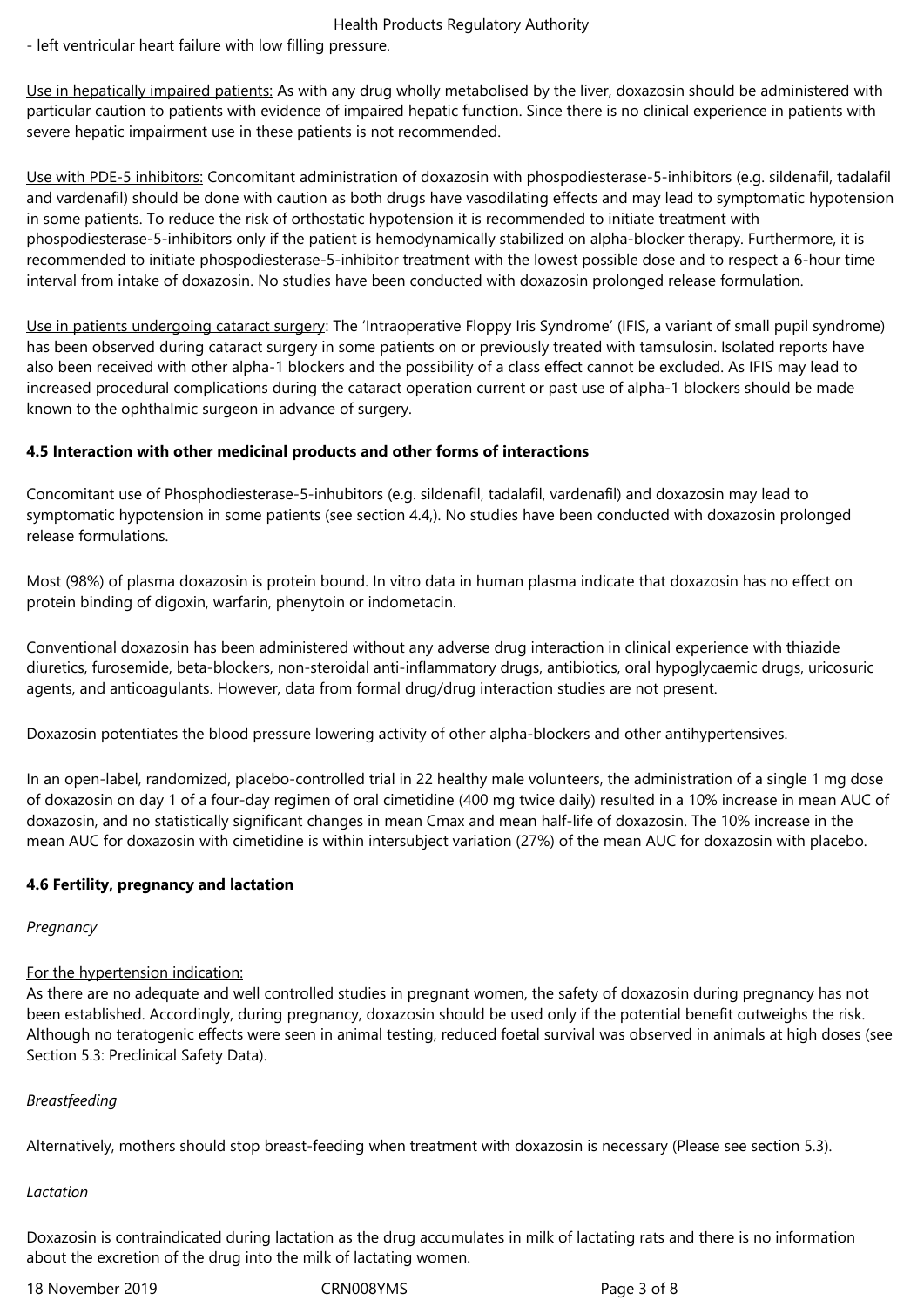## For the benign prostatic hyperplasia indication: This section is not applicable.

## **4.7 Effects on ability to drive and use machines**

The ability to engage in activities such as operating machinery or operating a motor vehicle may be impaired, especially when initiating therapy.

## **4.8 Undesirable effects**

The following undesirable effects have been observed and reported during treatment with Raporsin with the following frequencies: Very common (≥ 1/10), Common (≥ 1/100 to < 1/10), Uncommon (≥ 1/1,000 to < 1/100), Rare( ≥ 1/10,000 to < 1/1,000), Very rare (< 1/10,000) and not known (cannot be estimated from the available data).

| System Organ Class<br>Infections and infestations<br>Common<br>Respiratory tract infection, urinary tract infection<br>Blood and lymphatic system disorders<br>Leukopenia, thrombocytopenia<br>Very Rare<br>Immune system disorders<br>Uncommon<br>Allergic drug reaction<br>Metabolism and nutrition disorders<br>Anorexia, gout, increased appetite<br>Uncommon<br>Anxiety, depression, insomnia<br>Psychiatric Disorders<br>Uncommon<br>Very Rare<br>Agitation, nervousness<br>Nervous System Disorders<br>Common<br>Dizziness, headache, somnolence<br>Cerebrovascular accident, hypoesthesia, syncope, tremor<br>Uncommon<br>Very Rare<br>Dizziness postural, paraesthesia<br><b>Blurred vision</b><br>Eye disorders<br>Very Rare<br>Introperative floppy iris syndrome (see section 4.4)<br>Not known<br>Ear and labyrinth disorders<br>Common<br>Vertigo<br>Tinnitus<br>Uncommon<br><b>Cardiac Disorders</b><br>Palpitation, tachycardia<br>Common<br>Angina pectoris, myocardial infarction<br>Uncommon<br>Bradycardia, cardiac arrhythmias<br>Very Rare<br>Vascular disorders<br>Hypotension, postural hypotension<br>Common<br>Flush<br>Very Rare<br>Respiratory, thoracic and mediastinal disorders<br>Common<br>Bronchitis, cough, dyspnoea, rhinitis<br>Epistaxis<br>Uncommon<br>Very Rare<br>Bronchospasm<br>Gastrointestinal disorders<br>Abdominal pain, dyspepsia, dry mouth, nausea<br>Common<br>Constipation, diarrhoea, flatulence, vomiting,<br>Uncommon<br>gastroenteritis<br>Taste disturbances<br>Not known<br>Abnormal liver function tests<br>Hepatobiliary disorders<br>Uncommon |
|-------------------------------------------------------------------------------------------------------------------------------------------------------------------------------------------------------------------------------------------------------------------------------------------------------------------------------------------------------------------------------------------------------------------------------------------------------------------------------------------------------------------------------------------------------------------------------------------------------------------------------------------------------------------------------------------------------------------------------------------------------------------------------------------------------------------------------------------------------------------------------------------------------------------------------------------------------------------------------------------------------------------------------------------------------------------------------------------------------------------------------------------------------------------------------------------------------------------------------------------------------------------------------------------------------------------------------------------------------------------------------------------------------------------------------------------------------------------------------------------------------------------------------------------------------------------------------------------------------------|
|                                                                                                                                                                                                                                                                                                                                                                                                                                                                                                                                                                                                                                                                                                                                                                                                                                                                                                                                                                                                                                                                                                                                                                                                                                                                                                                                                                                                                                                                                                                                                                                                             |
|                                                                                                                                                                                                                                                                                                                                                                                                                                                                                                                                                                                                                                                                                                                                                                                                                                                                                                                                                                                                                                                                                                                                                                                                                                                                                                                                                                                                                                                                                                                                                                                                             |
|                                                                                                                                                                                                                                                                                                                                                                                                                                                                                                                                                                                                                                                                                                                                                                                                                                                                                                                                                                                                                                                                                                                                                                                                                                                                                                                                                                                                                                                                                                                                                                                                             |
|                                                                                                                                                                                                                                                                                                                                                                                                                                                                                                                                                                                                                                                                                                                                                                                                                                                                                                                                                                                                                                                                                                                                                                                                                                                                                                                                                                                                                                                                                                                                                                                                             |
|                                                                                                                                                                                                                                                                                                                                                                                                                                                                                                                                                                                                                                                                                                                                                                                                                                                                                                                                                                                                                                                                                                                                                                                                                                                                                                                                                                                                                                                                                                                                                                                                             |
|                                                                                                                                                                                                                                                                                                                                                                                                                                                                                                                                                                                                                                                                                                                                                                                                                                                                                                                                                                                                                                                                                                                                                                                                                                                                                                                                                                                                                                                                                                                                                                                                             |
|                                                                                                                                                                                                                                                                                                                                                                                                                                                                                                                                                                                                                                                                                                                                                                                                                                                                                                                                                                                                                                                                                                                                                                                                                                                                                                                                                                                                                                                                                                                                                                                                             |
|                                                                                                                                                                                                                                                                                                                                                                                                                                                                                                                                                                                                                                                                                                                                                                                                                                                                                                                                                                                                                                                                                                                                                                                                                                                                                                                                                                                                                                                                                                                                                                                                             |
|                                                                                                                                                                                                                                                                                                                                                                                                                                                                                                                                                                                                                                                                                                                                                                                                                                                                                                                                                                                                                                                                                                                                                                                                                                                                                                                                                                                                                                                                                                                                                                                                             |
|                                                                                                                                                                                                                                                                                                                                                                                                                                                                                                                                                                                                                                                                                                                                                                                                                                                                                                                                                                                                                                                                                                                                                                                                                                                                                                                                                                                                                                                                                                                                                                                                             |
|                                                                                                                                                                                                                                                                                                                                                                                                                                                                                                                                                                                                                                                                                                                                                                                                                                                                                                                                                                                                                                                                                                                                                                                                                                                                                                                                                                                                                                                                                                                                                                                                             |
|                                                                                                                                                                                                                                                                                                                                                                                                                                                                                                                                                                                                                                                                                                                                                                                                                                                                                                                                                                                                                                                                                                                                                                                                                                                                                                                                                                                                                                                                                                                                                                                                             |
|                                                                                                                                                                                                                                                                                                                                                                                                                                                                                                                                                                                                                                                                                                                                                                                                                                                                                                                                                                                                                                                                                                                                                                                                                                                                                                                                                                                                                                                                                                                                                                                                             |
|                                                                                                                                                                                                                                                                                                                                                                                                                                                                                                                                                                                                                                                                                                                                                                                                                                                                                                                                                                                                                                                                                                                                                                                                                                                                                                                                                                                                                                                                                                                                                                                                             |
|                                                                                                                                                                                                                                                                                                                                                                                                                                                                                                                                                                                                                                                                                                                                                                                                                                                                                                                                                                                                                                                                                                                                                                                                                                                                                                                                                                                                                                                                                                                                                                                                             |
|                                                                                                                                                                                                                                                                                                                                                                                                                                                                                                                                                                                                                                                                                                                                                                                                                                                                                                                                                                                                                                                                                                                                                                                                                                                                                                                                                                                                                                                                                                                                                                                                             |
|                                                                                                                                                                                                                                                                                                                                                                                                                                                                                                                                                                                                                                                                                                                                                                                                                                                                                                                                                                                                                                                                                                                                                                                                                                                                                                                                                                                                                                                                                                                                                                                                             |
|                                                                                                                                                                                                                                                                                                                                                                                                                                                                                                                                                                                                                                                                                                                                                                                                                                                                                                                                                                                                                                                                                                                                                                                                                                                                                                                                                                                                                                                                                                                                                                                                             |
|                                                                                                                                                                                                                                                                                                                                                                                                                                                                                                                                                                                                                                                                                                                                                                                                                                                                                                                                                                                                                                                                                                                                                                                                                                                                                                                                                                                                                                                                                                                                                                                                             |
|                                                                                                                                                                                                                                                                                                                                                                                                                                                                                                                                                                                                                                                                                                                                                                                                                                                                                                                                                                                                                                                                                                                                                                                                                                                                                                                                                                                                                                                                                                                                                                                                             |
|                                                                                                                                                                                                                                                                                                                                                                                                                                                                                                                                                                                                                                                                                                                                                                                                                                                                                                                                                                                                                                                                                                                                                                                                                                                                                                                                                                                                                                                                                                                                                                                                             |
|                                                                                                                                                                                                                                                                                                                                                                                                                                                                                                                                                                                                                                                                                                                                                                                                                                                                                                                                                                                                                                                                                                                                                                                                                                                                                                                                                                                                                                                                                                                                                                                                             |
|                                                                                                                                                                                                                                                                                                                                                                                                                                                                                                                                                                                                                                                                                                                                                                                                                                                                                                                                                                                                                                                                                                                                                                                                                                                                                                                                                                                                                                                                                                                                                                                                             |
|                                                                                                                                                                                                                                                                                                                                                                                                                                                                                                                                                                                                                                                                                                                                                                                                                                                                                                                                                                                                                                                                                                                                                                                                                                                                                                                                                                                                                                                                                                                                                                                                             |
|                                                                                                                                                                                                                                                                                                                                                                                                                                                                                                                                                                                                                                                                                                                                                                                                                                                                                                                                                                                                                                                                                                                                                                                                                                                                                                                                                                                                                                                                                                                                                                                                             |
|                                                                                                                                                                                                                                                                                                                                                                                                                                                                                                                                                                                                                                                                                                                                                                                                                                                                                                                                                                                                                                                                                                                                                                                                                                                                                                                                                                                                                                                                                                                                                                                                             |
| Cholestasis, hepatitis, jaundice<br>Very Rare                                                                                                                                                                                                                                                                                                                                                                                                                                                                                                                                                                                                                                                                                                                                                                                                                                                                                                                                                                                                                                                                                                                                                                                                                                                                                                                                                                                                                                                                                                                                                               |
| Skin and subcutaneous tissue disorders<br>Common<br>Pruritus                                                                                                                                                                                                                                                                                                                                                                                                                                                                                                                                                                                                                                                                                                                                                                                                                                                                                                                                                                                                                                                                                                                                                                                                                                                                                                                                                                                                                                                                                                                                                |
| Skin rash<br>Uncommon                                                                                                                                                                                                                                                                                                                                                                                                                                                                                                                                                                                                                                                                                                                                                                                                                                                                                                                                                                                                                                                                                                                                                                                                                                                                                                                                                                                                                                                                                                                                                                                       |
| Very Rare<br>Alopecia, purpura, urticaria                                                                                                                                                                                                                                                                                                                                                                                                                                                                                                                                                                                                                                                                                                                                                                                                                                                                                                                                                                                                                                                                                                                                                                                                                                                                                                                                                                                                                                                                                                                                                                   |
| Musculoskeletal and connective tissue disorders<br>Back pain, myalgia<br>Common                                                                                                                                                                                                                                                                                                                                                                                                                                                                                                                                                                                                                                                                                                                                                                                                                                                                                                                                                                                                                                                                                                                                                                                                                                                                                                                                                                                                                                                                                                                             |
| Uncommon<br>Arthralgia                                                                                                                                                                                                                                                                                                                                                                                                                                                                                                                                                                                                                                                                                                                                                                                                                                                                                                                                                                                                                                                                                                                                                                                                                                                                                                                                                                                                                                                                                                                                                                                      |
| Very Rare<br>Muscle cramps, muscle weakness                                                                                                                                                                                                                                                                                                                                                                                                                                                                                                                                                                                                                                                                                                                                                                                                                                                                                                                                                                                                                                                                                                                                                                                                                                                                                                                                                                                                                                                                                                                                                                 |
| Cystitis, urinary incontinence<br>Renal and urinary disorders<br>Common                                                                                                                                                                                                                                                                                                                                                                                                                                                                                                                                                                                                                                                                                                                                                                                                                                                                                                                                                                                                                                                                                                                                                                                                                                                                                                                                                                                                                                                                                                                                     |
| Uncommon<br>Dysuria, haematuria, micturition frequency                                                                                                                                                                                                                                                                                                                                                                                                                                                                                                                                                                                                                                                                                                                                                                                                                                                                                                                                                                                                                                                                                                                                                                                                                                                                                                                                                                                                                                                                                                                                                      |
| Micturition disorder, nocturia, polyuria, increased diuresis<br>Very Rare                                                                                                                                                                                                                                                                                                                                                                                                                                                                                                                                                                                                                                                                                                                                                                                                                                                                                                                                                                                                                                                                                                                                                                                                                                                                                                                                                                                                                                                                                                                                   |
| Reproductive system and breast disorders<br>Uncommon<br>Impotence                                                                                                                                                                                                                                                                                                                                                                                                                                                                                                                                                                                                                                                                                                                                                                                                                                                                                                                                                                                                                                                                                                                                                                                                                                                                                                                                                                                                                                                                                                                                           |
| 18 November 2019<br>CRN008YMS<br>Page 4 of 8                                                                                                                                                                                                                                                                                                                                                                                                                                                                                                                                                                                                                                                                                                                                                                                                                                                                                                                                                                                                                                                                                                                                                                                                                                                                                                                                                                                                                                                                                                                                                                |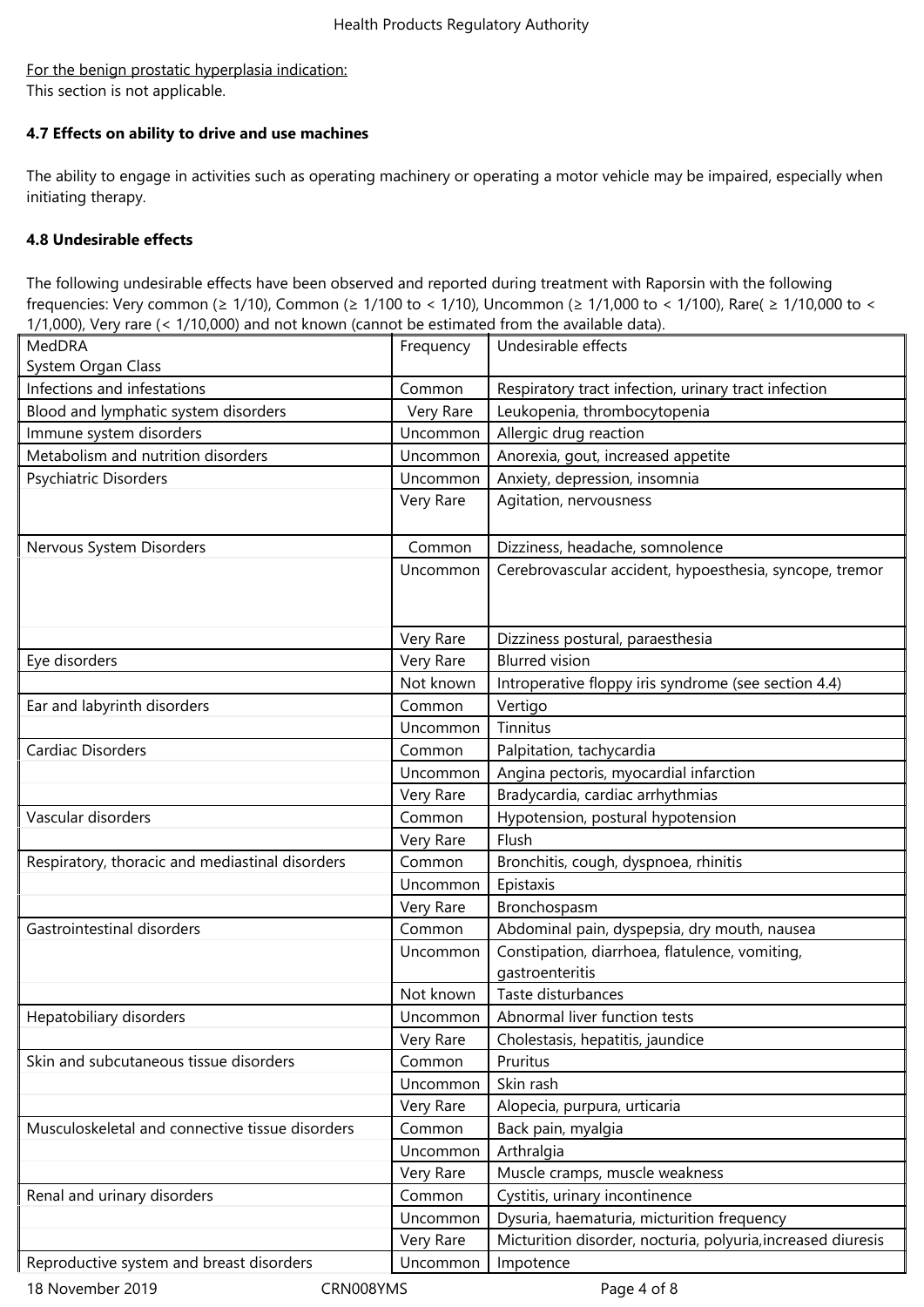|                                                      | Very Rare | Gynecomastia, priapism                                              |
|------------------------------------------------------|-----------|---------------------------------------------------------------------|
|                                                      | Not known | Retrograde ejaculation                                              |
| General disorders and administration site conditions | Common    | Asthenia, chest pain, influenza-like symptoms, peripheral<br>oedema |
|                                                      | Uncommon  | Pain, facial oedema                                                 |
|                                                      | Very Rare | Fatique, malaise                                                    |
| Investigations                                       | Uncommon  | Weight increase                                                     |

### Reporting of suspected adverse reactions

Reporting suspected adverse reactions after authorisation of the medicinal product is important. It allows continued monitoring of the benefit/risk balance of the medicinal product. Healthcare professionals are asked to report any suspected adverse reactions via HPRA Pharmacovigilance, Earlsfort Terrace, IRL - Dublin 2; Tel: +353 1 6764971; Fax: +353 1 6762517. Website: www.hpra.ie; E-mail: medsafety@hpra.ie

## **4.9 Overdose**

Should overdosage lead to hypotension, the patient should be immediately placed in a supine, head down position. Other supportive measures should be performed if thought appropriate in individual cases. Since doxazosin is highly protein bound, dialysis is not indicated.

## **5 PHARMACOLOGICAL PROPERTIES**

## **5.1 Pharmacodynamic properties**

Pharmacotherapeutic group: Alpha-adrenoceptor antagonists ATC code: C02CA04

## *Hypertension:*

Administration of Raporsin, prolonged-release tablets in hypertensive patients causes a clinically significant reduction in blood pressure as a result of a reduction in systemic vascular resistance. This effect is thought to result from selective blockade of the alpha-1-adrenoceptors located in the vasculature. With once daily dosing, clinically significant reductions in blood pressure are present throughout the day and at 24-hours post dose. The majority of patients are controlled on the initial dose of 4 mg Raporsin, prolonged-release tablets. In patients with hypertension, the decrease in blood pressure during treatment with Raporsin, prolonged-release tablets was similar in both the sitting and standing position.

Patients treated with immediate release doxazosin tablets against hypertension can be transferred to Raporsin, prolonged-release tablets and the dose titrated upwards as needed, while maintaining effect and tolerability.

Habituation has not been observed during long-term treatment with doxazosin. Increase in plasma renin activity and tachycardia have rarely been seen during long-term treatment.

Doxazosin has a beneficial effect on blood lipids with significant increase of HDL/total cholesterol ratio (app. 4-13% of base line values), and significant reduction in total glycerides and total cholesterol. The clinical relevance of these findings is still unknown. Treatment with doxazosin has been shown to result in regression of left ventricular hypertrophy, inhibition of platelet aggregation as well as enhanced capacity of tissue plasminogen-activator. The clinical relevance of these findings is still uncertain. Additionally, doxazosin improves insulin sensitivity in patients with impaired sensitivity to insulin, but also concerning this finding the clinical relevance is still uncertain.

Doxazosin has shown to be free of metabolic adverse effects and is suitable for treatment of patients with coexistent asthma, diabetes, left ventricular dysfunction or gout.

#### *Prostatic hyperplasia:*

Administration of Raporsin, prolonged-release tablets to patients with prostatic hyperplasia results in a significant improvement in urodynamics and symptoms as a result of a selective blockade of alpha-adrenoceptors located in the prostatic muscular stroma, capsule and bladder neck.

Most of the patients with prostatic hyperplasia are controlled with the initial dose.

18 November 2019 CRN008YMS Page 5 of 8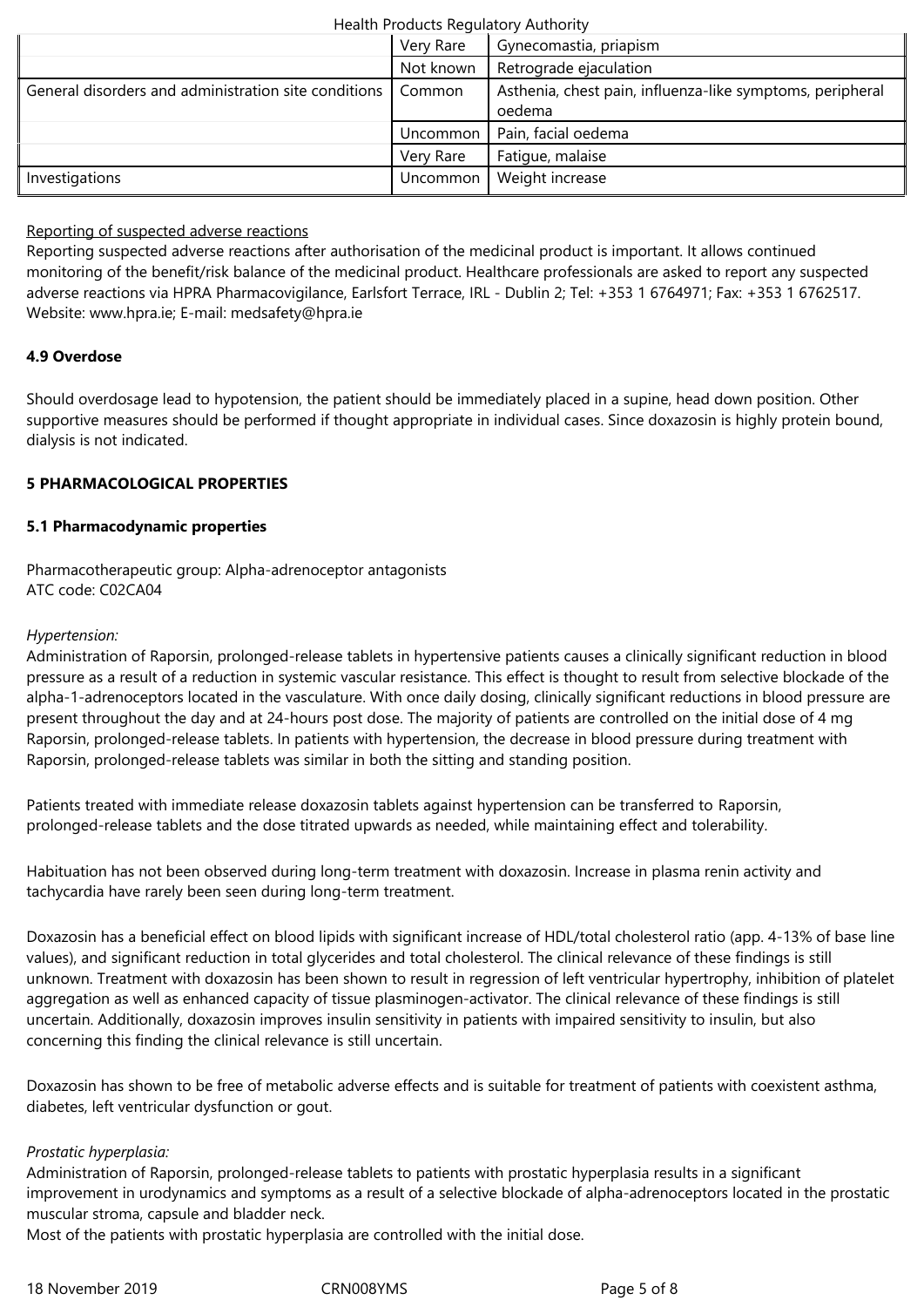Doxazosin has shown to be an effective blocker of 1A subtype of alpha-adrenoceptors which make up more than 70% of the adrenergic subtypes in prostate.

Throughout the recommended dosage range, Raporsin, prolonged-release tablets have only a minor or no effect on blood pressure in normotensive benign prostatic hyperplasia (BPH) patients.

### **5.2 Pharmacokinetic properties**

## Absorption

After oral administration of therapeutic doses, doxazosin in Raporsin prolonged-release tablets is well absorbed with peak blood levels gradually reached at 6 to 8 hours after dosing. Peak plasma levels are approximately one third of those of the same dose of immediate release doxazosin tablets. Trough levels at 24 hours are, however, similar. The pharmacokinetic properties of doxazosin in Raporsin prolonged-release tablets lead to a minor variation in plasma levels. Peak/trough ratio of Raporsin prolonged-release tablets is less than half that of immediate release doxazosin tablets.

At steady-state, the relative bioavailability of doxazosin from Raporsin prolonged-release tablets compared to immediate release form was 54% at the 4 mg dose and 59% at the 8 mg dose.

#### Distribution

App. 98% of doxazosin is protein-bound in plasma.

#### **Biotransformation**

Doxazosin is extensively metabolised with <5% excreted as unchanged product. Doxazosin is primarily metabolised by O-demethylation and hydroxylation.

#### **Elimination**

The plasma elimination is biphasic with the terminal elimination half-life being 22 hours and hence this provides the basic for once daily dosing

#### *Elderly:*

Pharmacokinetic studies with doxazosin in the elderly have shown no significant alterations compared to younger patients.

#### *Renal impairment:*

Pharmacokinetic studies with doxazosin in patients with renal impairment also showed no significant alterations compared to patients with normal renal function.

#### *Liver impairment:*

There are only limited data in patients with liver impairment and on the effects of medicinal products known to influence hepatic metabolism (e.g. cimetidine). In a clinical study in 12 subjects with moderate hepatic impairment, single dose administration of doxazosin resulted in an increase of AUC of 43% and a decrease in oral clearance of app. 40%. Doxazosin therapy in patients with hepatic impairment should be performed with caution (see section 4.4.).

#### **5.3 Preclinical safety data**

Preclinical data reveal no special hazard for humans based on conventional studies of safety pharmacology, repeated dose toxicity, genotoxicity and carcinogenicity. Studies in pregnant rabbits and rats at daily doses resulting in plasma concentrations 4 and 10 times the human exposure (Cmax and AUC), respectively, revealed no evidence of harm to the foetus. A dosage regime of 82 mg/kg/day (8 times the human exposure) was associated with reduced foetal survival.

Studies in lactating rats given a single oral dose of radioactive doxazosin gave an accumulation in the breast milk with a maximum concentration of about 20 times greater than the maternal plasma concentration. Radioactivity was found to cross the placenta following oral administration of labelled doxazosin to pregnant rats.

#### **6 PHARMACEUTICAL PARTICULARS**

#### **6.1 List of excipients**

18 November 2019 CRN008YMS Page 6 of 8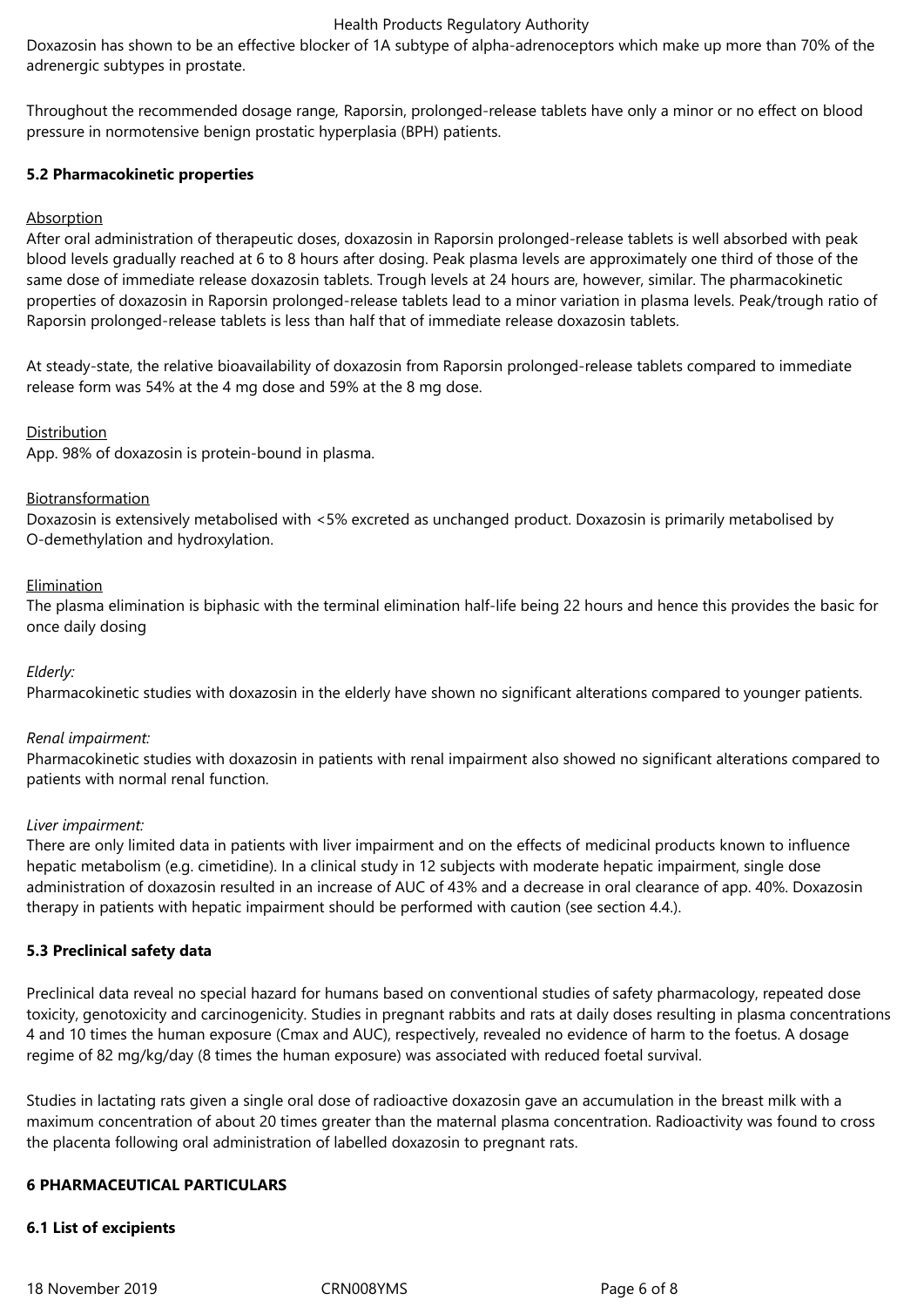*Tablet core:* Polyethylene oxide Cellulose, microcrystalline Povidone K 29-32 Butylhydroxytoluene (E321) All-rac-α-Tocopherol Silica, colloidal anhydrous Sodium stearyl fumarate

*Tablet coat:* Methacrylic acid - ethyl acrylate copolymer (1:1) Dispersion 30 per cent Silica, colloidal anhydrous Macrogol 1300-1600 Titanium dioxide (E171)

#### **6.2 Incompatibilities**

Not applicable.

## **6.3 Shelf life**

4 years.

## **6.4 Special precautions for storage**

This medicinal product does not require any special storage conditions.

## **6.5 Nature and contents of container**

PVC/PVDC/aluminium blister.

Pack sizes: 10,28, 30, 50, 90, 98 and 100 prolonged-release tablets

Not all pack sizes may be marketed.

#### **6.6 Special precautions for disposal**

No special requirements.

## **7 MARKETING AUTHORISATION HOLDER**

Accord Healthcare Ireland Ltd. Euro House Euro Business Park Little Island Cork T45 K857 Ireland

## **8 MARKETING AUTHORISATION NUMBER**

PA2315/005/002

# **9 DATE OF FIRST AUTHORISATION/RENEWAL OF THE AUTHORISATION**

Date of first authorisation: 22<sup>nd</sup> May 2009 Date of last renewal: 12<sup>th</sup> February 2014

# **10 DATE OF REVISION OF THE TEXT**

18 November 2019 CRN008YMS Page 7 of 8